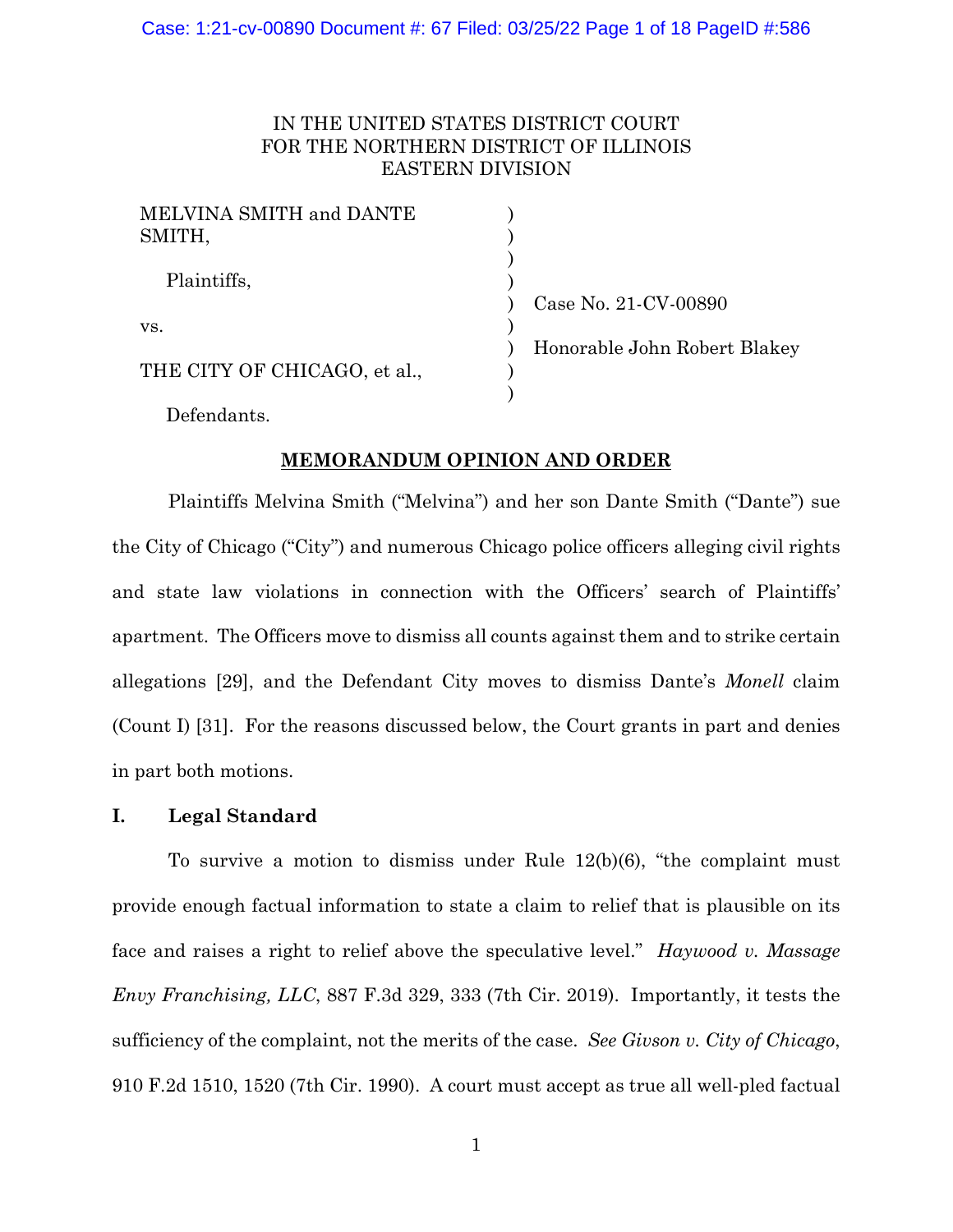# Case: 1:21-cv-00890 Document #: 67 Filed: 03/25/22 Page 2 of 18 PageID #:587

allegations; it need not accept mere legal conclusions. *Ashcroft v. Iqbal*, 556 U.S. 662, 679 (2009).

# **II. Background[1](#page-1-0)**

On the evening of July 1, 2017, Defendant Chicago Police Officer Bonstetter presented a Complaint ("Warrant Complaint") to a Chicago judge seeking a search warrant for a second-floor apartment at 3910 West Van Buren to find Kevin Stuart, (aka "Kevo") and seize heroin, residency documents, and materials evidencing illegal drug transactions. [28] ¶¶ 42–43. According to the Warrant Complaint, a John Doe informant had told Officer Bonstetter the day before that "Kevo" sold him heroin from this apartment that same day and had sold him heroin from that apartment for over two months. [29-1] at 2.[2](#page-1-1) Officer Bonstetter took the following steps to corroborate the John Doe's statements: (1) he searched the police database for mug shots for a "Kevin Smith" and showed it to John Doe, who positively identified the photo as "Kevo"; and (2) he drove John Doe past 3910 West Van Buren to confirm it was the building where Doe purchased heroin from "Kevo". *Id*. According to the Warrant Complaint, Officer Bonstetter also presented John Doe to the judge, along with John Doe's "criminal history including possible pending investigations, if any," and then

<span id="page-1-0"></span><sup>1</sup> The Court draws the facts from the Plaintiffs' Amended Complaint, [28], which it will refer to as the "Complaint."

<span id="page-1-1"></span><sup>2</sup> Plaintiffs discuss the Warrant Complaint in the Complaint, [28] ¶¶ 43–49, and Officers attached it to their Motion to Dismiss, [29-1]. As a result, and because Plaintiffs did not object, the Court may properly consider it. *See Bogie v. Rosenberg*, 705 F.3d 603, 609 (7th Cir. 2013) (court may consider materials incorporated by referenced in a complaint in deciding a motion to dismiss under Rule  $12(b)(6)$ ).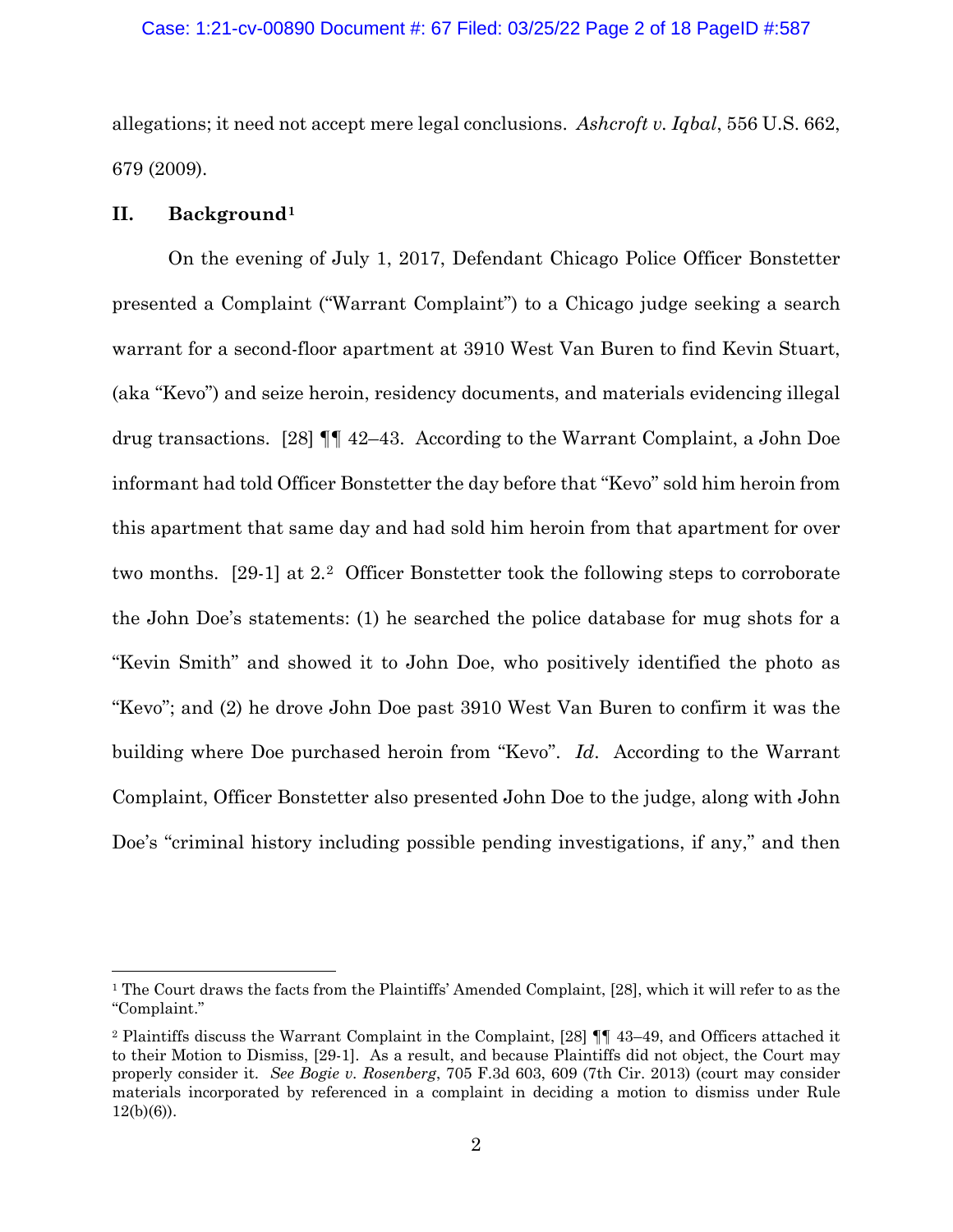#### Case: 1:21-cv-00890 Document #: 67 Filed: 03/25/22 Page 3 of 18 PageID #:588

John Doe "swore to the contents of the complaint and was made available for questioning." *Id*.

After review of those materials and presentation of John Doe himself, the judge issued the search warrant, and later that evening Defendant Officers Marvin Bonstetter, Michael Bertini, Wayne Frano, Nicholas Hertko, Ivan Ramos, Kevin Garcia, Michael Napoli and Salvatore Reina (hereinafter, "Officers")—armed with assault rifles, handguns and bright lights—executed the warrant at the multi-unit apartment building where Plaintiff Melvina Smith lived with her minor son, Plaintiff Dante Smith, and others. [28] ¶ 57. Melvina, hearing the commotion, opened her second-story apartment door to see what was happening. [28] ¶ 58. Seeing the Officers with their guns drawn and aimed at her, she immediately put her hands up and backed into her apartment. *Id.* ¶ 59. The Officers streamed in the front door while other officers simultaneously entered through the apartment's back door. *Id.* ¶¶ 59–60. Officers Reina and Frano, with their weapons trained on her, screamed "Get on the F---ing ground!" *Id.* ¶ 61.

At the time, Melvina's sixteen-year-old son, Dante, was in his room. *Id*. ¶¶ 10, 62. Hearing the ruckus, he came out to see what was happening. *Id*. When he reached the front of the house, the Officers turned their weapons on him, repeatedly screaming "Don't F--- move!" and "Get Down"; Dante immediately put his hands up. Id. **[1]** 62–63. An officer (believed to be Officer Ramos) grabbed and twisted Dante's left arm, pushed him against the wall, handcuffed him, and ordered him to sit down. *Id*. ¶ 64. Officer Ramos then held his gun to Dante's cheek and threatened, "[i]f you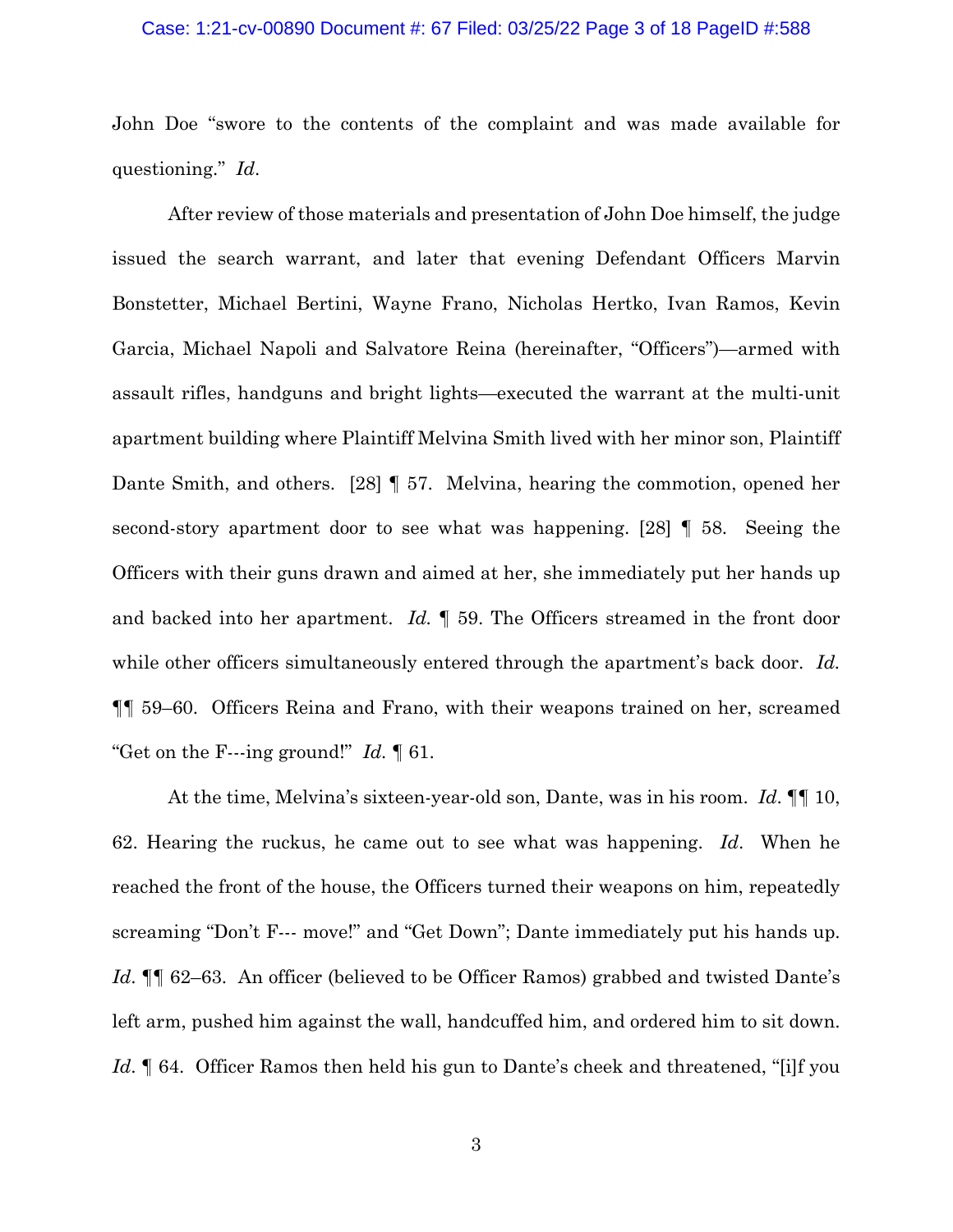# Case: 1:21-cv-00890 Document #: 67 Filed: 03/25/22 Page 4 of 18 PageID #:589

want to keep playing basketball, don't F------ move or I'll blow your brains out." *Id*. 65. Dante, crying, sat down, and Officer Ramos pressed his knee and gun into Dante's back. *Id*. The police also handcuffed Melvina's other son, Martez, body-slamming him to the floor and grabbing him by his dreadlocks. *Id*. ¶ 71.

The Officers also handcuffed Melvina and allegedly abused her, grabbing her painfully by the back of the neck after allegedly handcuffing her, screaming and spitting in her face, choking her, pushing her, and then throwing her down the entrance stairs. *Id.*  $\P\P$  67, 72.<sup>3</sup> After handcuffing Melvina, Officer Reina also allegedly stuffed the warrant down her shirt, saying "here's your f------ search warrant." *Id*. ¶ 69.

While the police searched the apartment for the next hour, Dante and Martez sat handcuffed on the floor along with the apartment's other occupants, some of whom were also children.[4](#page-3-1) *Id*. ¶ 66. Even though Dante and the other minor children did not pose an active threat, certain officers kept their guns drawn and pointed at Dante (and possibly others) for the entire hour. *Id*. Dante and the other minors watched as the Officers screamed, shouted, and cursed at their loved ones, threatening them and treating them like criminals and animals. *Id*. ¶¶ 66, 70, 96. After an hour of searching, the Officers—having found neither "Kevo" nor anything listed in the

<span id="page-3-0"></span><sup>&</sup>lt;sup>3</sup> The Complaint describes, in detail, what happened to Melvina after the officers took her out of the apartment. *See* [28] ¶¶ 73–78. But the Court omits these allegations because she has not asserted a claim for damages from this encounter, and, as discussed below, she concedes that any such state law claim is time-barred. [42] at 17.

<span id="page-3-1"></span><sup>4</sup> The Complaint alleges that the Officers handcuffed the other minors but does not indicate whether there were also non-minor occupants on the floor and, if so, whether the officers handcuffed them, too. *See* [28] ¶ 66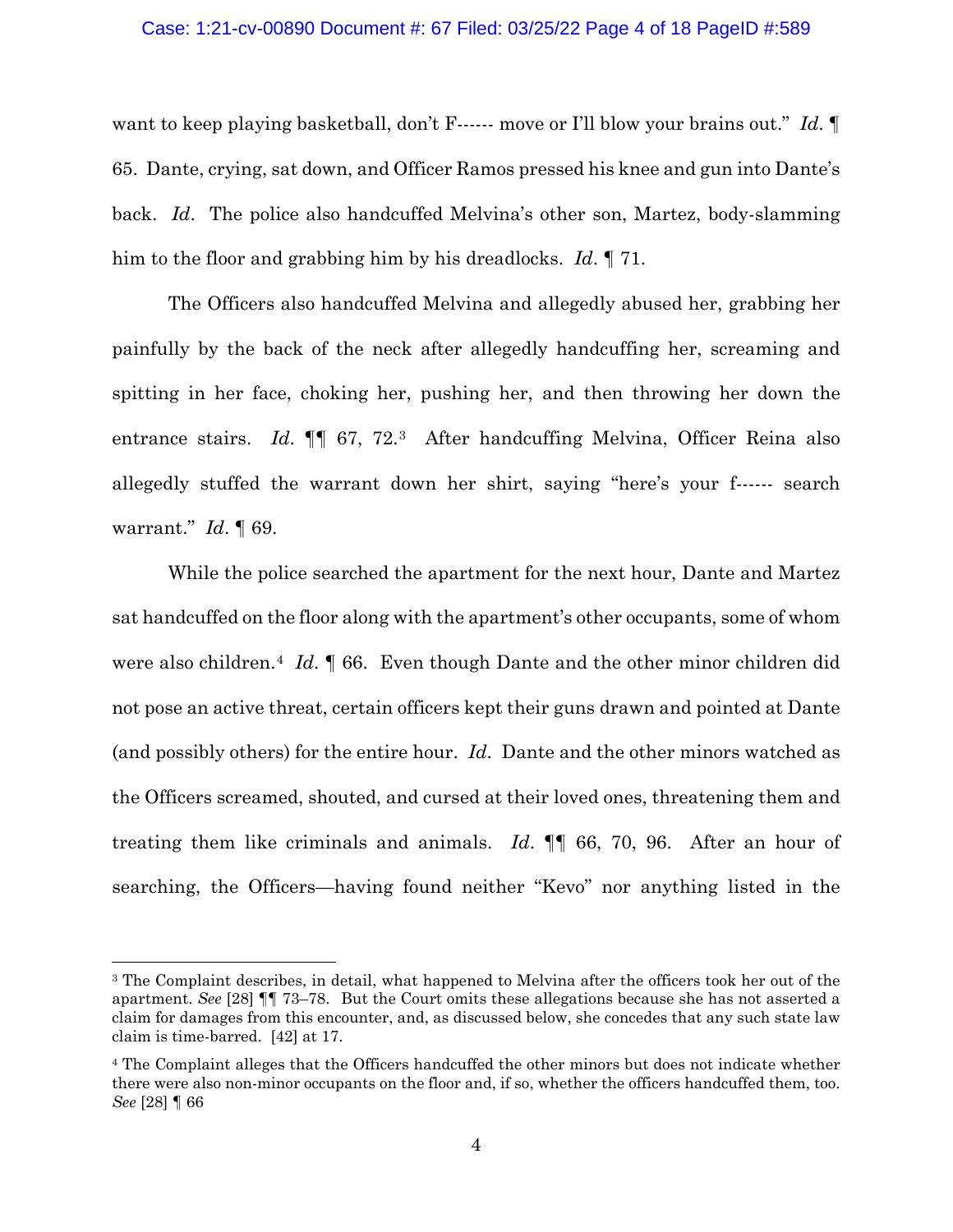# Case: 1:21-cv-00890 Document #: 67 Filed: 03/25/22 Page 5 of 18 PageID #:590

search warrant[5](#page-4-0)—left, leaving the apartment in total disarray, with food thrown around the kitchen, couches sliced open, beds and bedframes broken, and floorboards dug up. *Id*. ¶¶ 81–88. The Officer never apologized to Dante or the apartment's other occupants, but instead remained sarcastic, rude, profane, disrespectful, and cocky throughout the encounter. *Id*. ¶ 89. Melvina later called the Civilian Office of Police Accountability ("COPA") to complain, but COPA allegedly never investigated her complaint. *Id*. ¶ 90.

More than three and a half years later, on February 17, 2021, Melvina Smith and Dante Smith sued the City of Chicago ("City") and the Officers who participated in the search warrant execution, as well as Officers Q.Q. Jefferson, A.D. Thompson and L.D. Clark who were at the station where officers brought Melvina after arresting her. Dante brings § 1983 claims against the Officers for unlawful search/invalid search warrant (Count II) and false arrest/imprisonment (Count III) and various state law claims (Counts IV–VII). He also brings a § 1983 *Monell* claim (Count I) against the City. Both Melvina and Dante also bring a state law claim for conversion of chattels/destruction of personal property (Count VIII) against the Officers and *respondeat superior* and indemnification claims (Count IX–X) against the City.

#### **III. Analysis**

The Officers seek dismissal of all claims against them. [29]. They argue that: (1) there existed probable cause to search Plaintiffs' apartment (Count II); (2) they are entitled to qualified immunity for the search (Count II) and detention (Count III);

<span id="page-4-0"></span><sup>5</sup> The Officers argue that they uncovered illicit drug materials. [63] at 4 n.2. But the Court must take as true a complaint's factual allegations in deciding a motion to dismiss. *See Ashcroft*, 556 U.S at 679.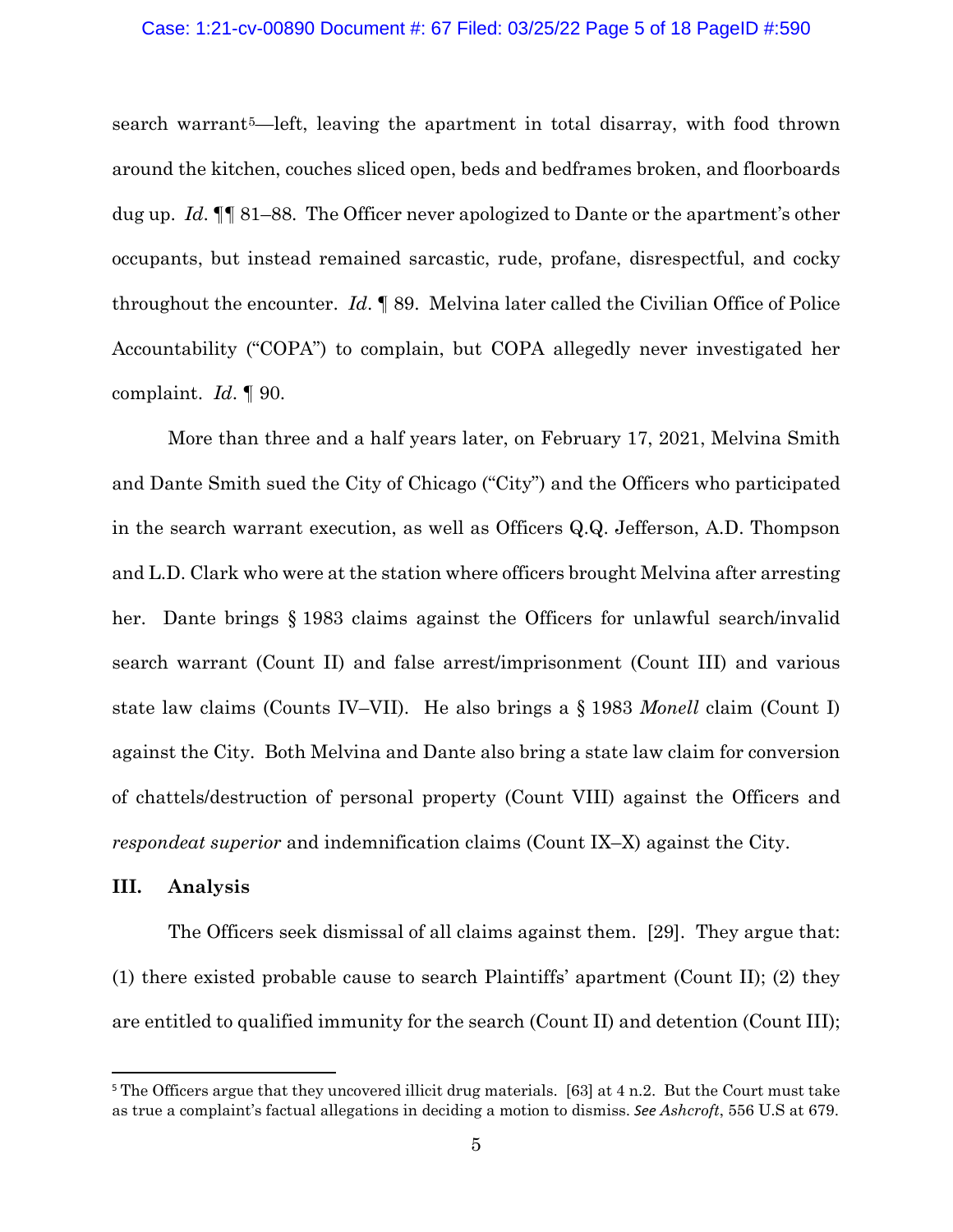#### Case: 1:21-cv-00890 Document #: 67 Filed: 03/25/22 Page 6 of 18 PageID #:591

and (3) Plaintiffs' state law claims are untimely (Counts IV-VIII). They also ask the Court to strike certain allegations as inflammatory and irrelevant to Plaintiffs' claims. The City moves to dismiss Dante's *Monell* claim (Count I). [31].

The Court first considers the Officers' motion to dismiss the state law claims (Counts IV–VIII) and their motion to strike. It then turns to the Officers' arguments regarding Dante's constitutional claims (Counts II and III). Finally, it considers the City's motion to dismiss the *Monell* claim (Count I).

### **A. Plaintiffs' State Law Claims and the Motion to Strike.**

The Officers argue that Plaintiffs' state claims, filed on February 17, 2021, are untimely. [29] at 12–15. They claim that a 1-year statute of limitations controls, which, for Melvina, began to run on July 1, 2017, when the officers executed the search; and, for Dante, began to run when he turned eighteen in late February 2019.[6](#page-5-0) *Id*. In response, Plaintiffs concede that their state law claims are untimely. [42] at 16. Accordingly, the Court grants the Officers' motion to dismiss Counts IV–VIII. Further, because Plaintiffs' state law claims fail, Plaintiffs cannot maintain *respondeat superior* and indemnification claims (Counts IX, X) against the City. Those, too, are dismissed.

<span id="page-5-0"></span><sup>&</sup>lt;sup>6</sup> The Officers state that Dante turned eighteen on February 17, 2019 and therefore he had to file a claim by February 17, 2020. [29] at 13. The Complaint does not give Dante's exact date of birth, but instead states that he "reached the age of majority in late February 2019." [28] ¶ 110. The exact date, however, is immaterial to the Officers' statute of limitations defense to the state law claims, because Dante did not file his claims until two years after he turned eighteen. [1]. But, as the City points out in its motion, if Dante's exact birth date was prior to February 17, 2019, then this may raise a timeliness issue for his § 1983 claims (Counts I–III). [31] at 2 n.1. No party moves to dismiss Dante's § 1983 claims on this basis (the City only reserved the right to argue timeliness in the future), so the issue is not ripe for the Court to consider.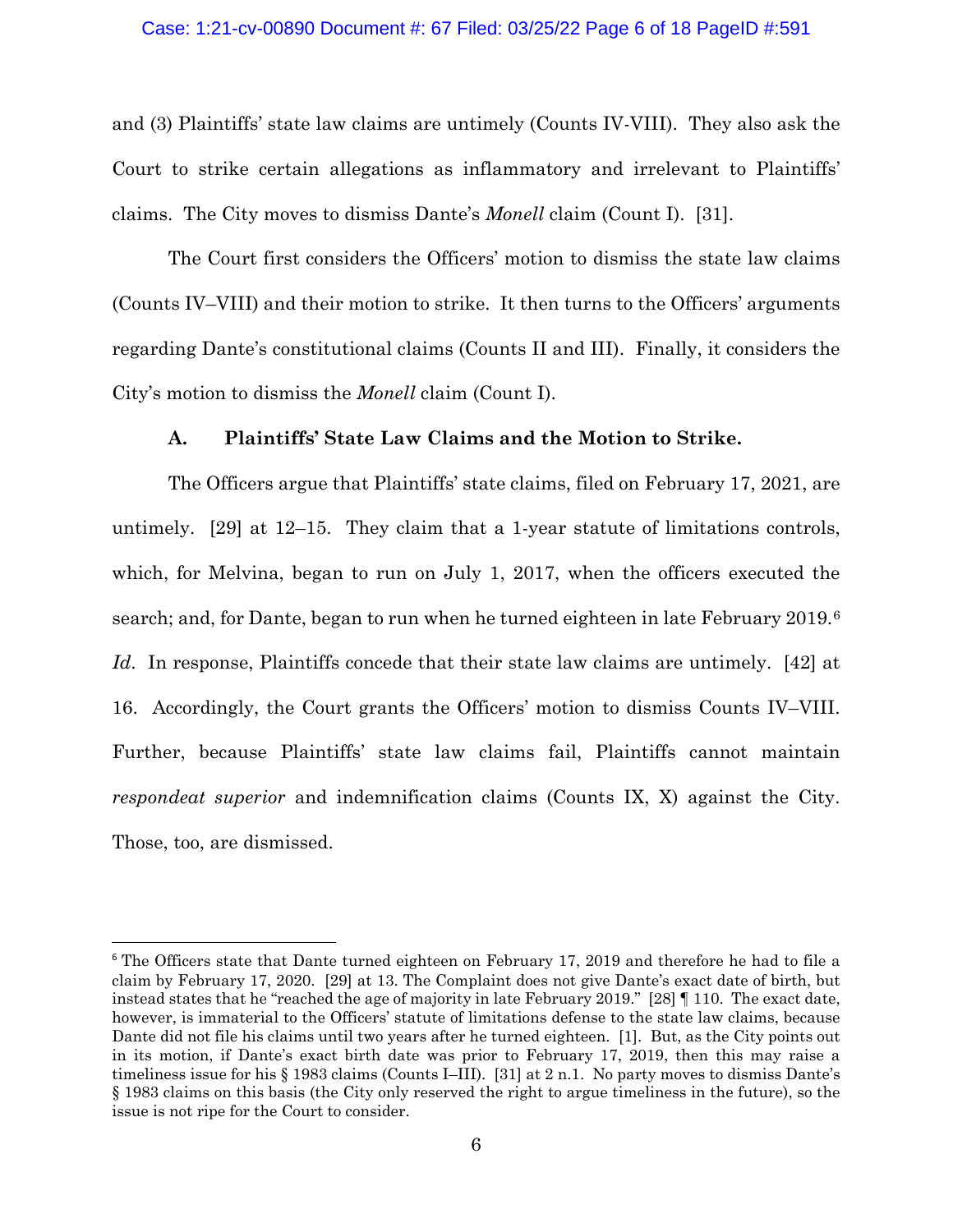# Case: 1:21-cv-00890 Document #: 67 Filed: 03/25/22 Page 7 of 18 PageID #:592

The Officers also seek to strike paragraphs 59, 61, and 68–78 of the Complaint, arguing that they relate to Melvina whose claim is time-barred and, regardless, are inflammatory and not relevant to any claims. [29] at 15.

Paragraphs 73–78 relate to what allegedly happened to Melvina after the Officers took her out of her apartment on July 1, 2017. [28] ¶¶ 73–78. They are indeed inflammatory. *Id*. Melvina, however, did not bring any claims regarding what allegedly happened to her during that period. She only brought an untimely conversion/property damage claim relating to the search (Count VIII). *Id*. ¶¶ 206– 10. Accordingly, the Court grants the Officers' motion to strike these irrelevant and inflammatory paragraphs.

On the other hand, paragraphs 59, 61, and 68–72 allege what occurred in the apartment during the search. *Id*. ¶¶ 59, 61, 68–72. Some of these paragraphs allege what the Officers did to Melvina in the apartment, *see id.*  $\P$  59, 61, 68–69, 72, while others discuss how the officers treated the apartment's other occupants individually or collectively, *see id*. ¶¶ 70–71. Further, paragraphs 59, 61, and 68–72 detail how the Officers entered the home, and what happened in the room where Dante sat handcuffed on the floor. They describe the nature of the search and support Dante's allegation that he suffered emotional and psychological distress in part because Officers subjected him to "screaming, shouting, cursing at and threatening [him] and [his] loved ones." [28] ¶ 97. Therefore, the Court denies the Officers' motion to strike the allegations contained in paragraphs 59, 61, and 68–72.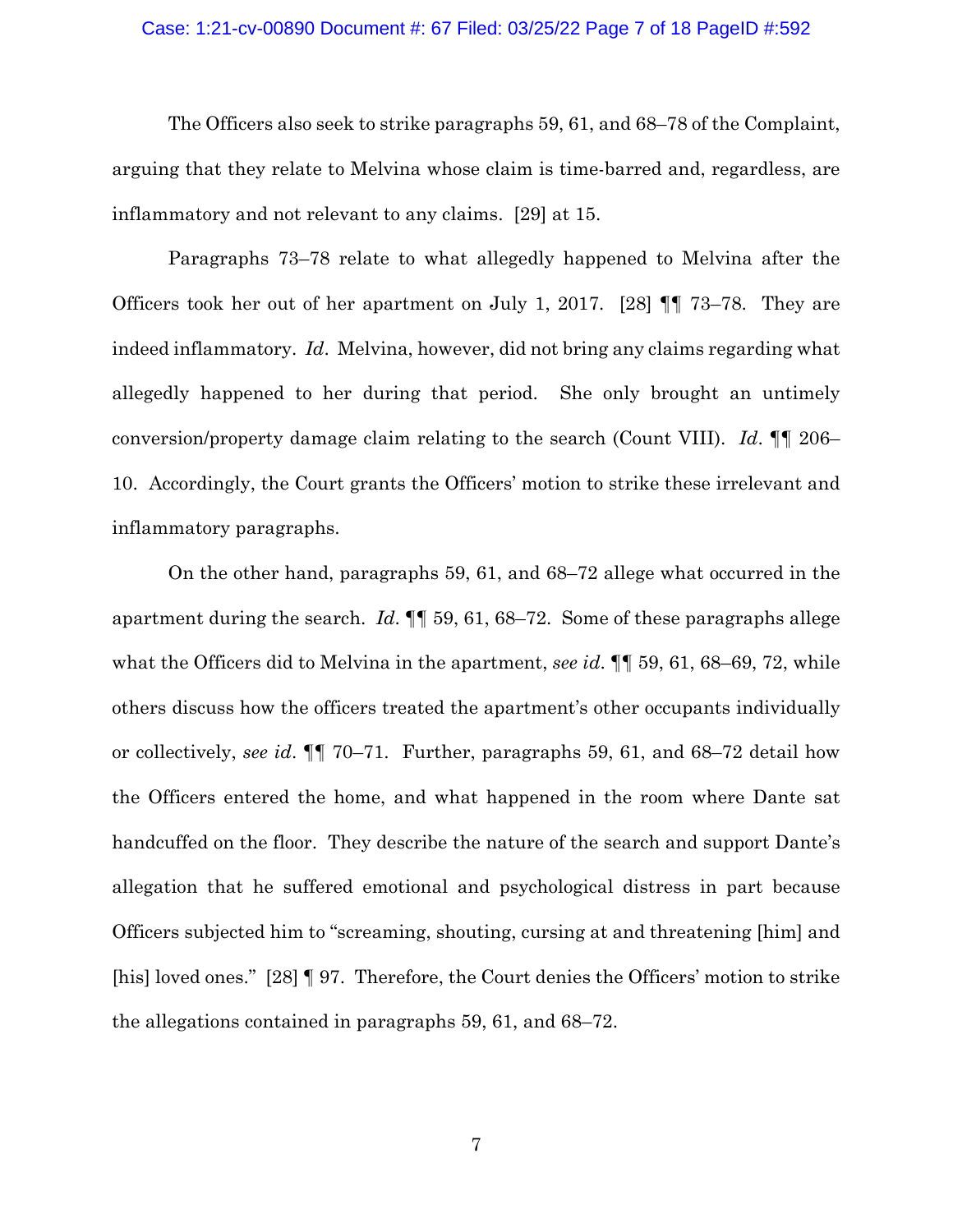#### Case: 1:21-cv-00890 Document #: 67 Filed: 03/25/22 Page 8 of 18 PageID #:593

Finally, the Officers also argue that the Court should dismiss Officers Jefferson, Thompson, and Clark because they only interacted with Melvina Smith in the police station following her arrest and she concedes her sole claim is untimely. [63] at 2; *see also* [28] ¶ 14. The Court agrees. Although Plaintiffs generally allege that "the defendant officers" assisted Officer Bonstetter in the search warrant investigation, [28] ¶ 44, they do not allege that Officers Jefferson, Thompson or Clark sought the warrant or executed the search. In fact, paragraphs 73–78 contain the only substantive allegations relating to these officers, which the Court has properly stricken. Plaintiffs fails to assert claims against Officers Jefferson, Thompson, and Clark; accordingly, the Court dismisses them.

# **B. Probable Cause as to the Alleged Unlawful Search (Count II)**

Plaintiff Dante Smith alleges that the Officers sought and executed an invalid search warrant in violation of his Fourth Amendment rights. In moving to dismiss, the Officers argue that the Warrant Complaint, which the judge relied upon to issue the search warrant, demonstrated probable cause. [29] at 3–8. The Officers rely heavily on *Edwards v. Jolliff-Blake*, 907 F.3d 1052 (7th Cir. 2018), where the Seventh Circuit affirmed probable cause based upon an affidavit facially similar to the Warrant Complaint in this case. [29] at 6; [63] at 6–7.

In response, Dante argues that, even if the search warrant had facial validity, the Complaint sufficiently alleges an unlawful search clam because the Officers knew or reasonably should have known that "Kevo" did not reside at Plaintiffs' address and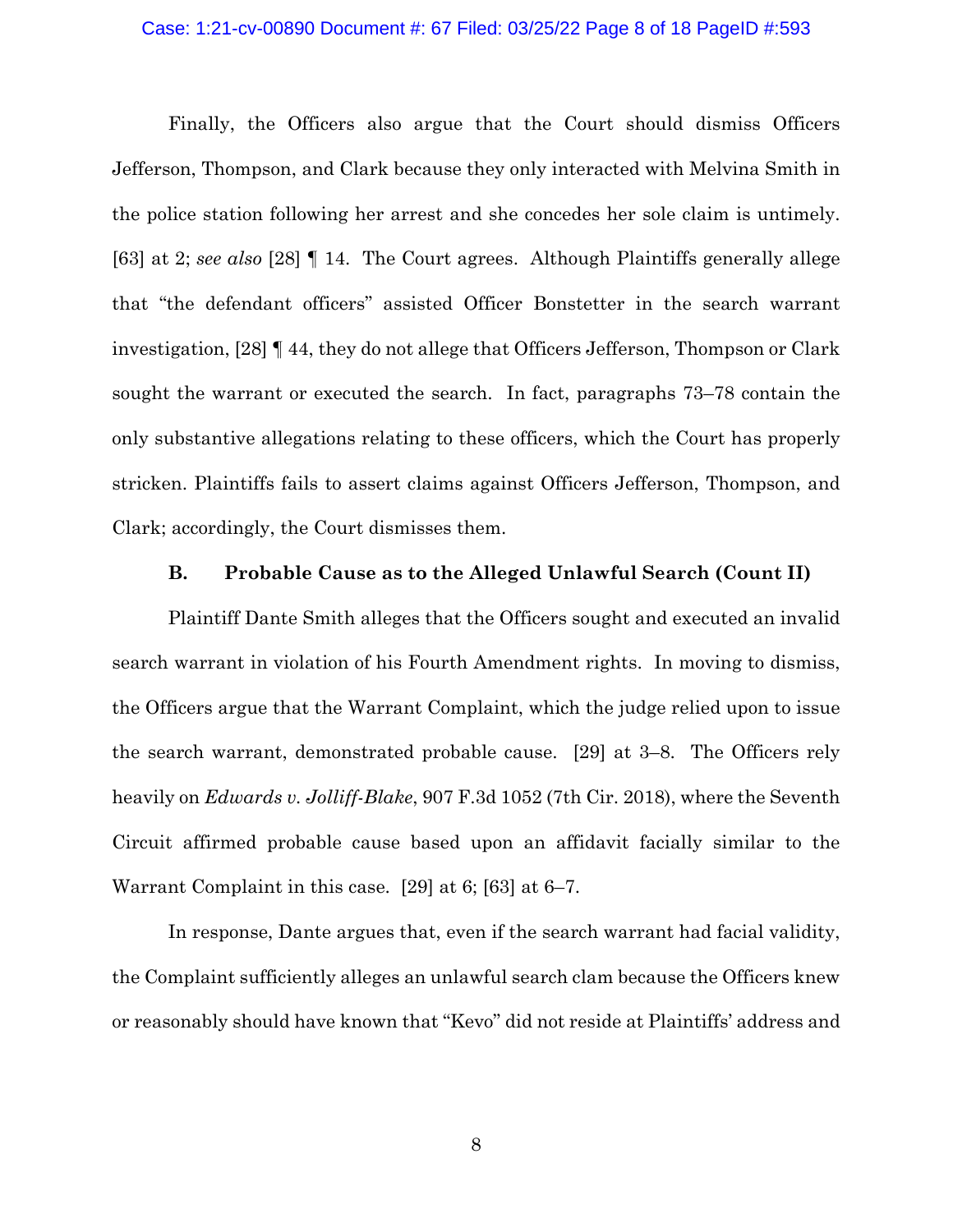that the Warrant Complaint was "materially inaccurate and incomplete." [28] ¶¶ 44, 55.

The Seventh Circuit has held that, even if there exists a facially valid warrant, officers may still violate a person's Fourth Amendment rights if they execute a search warrant knowing "that the warrant was not supported by probable cause." *Juriss v. McGowan*, 957 F.2d 345, 351 (7th Cir. 1992). Such a claim may be shown through evidence that the officers "knowingly or intentionally or with a reckless disregard for the truth" sought or executed the warrant. *Beauchamp v. City of Noblesville, Ind.*, 320 F.3d 733, 742 (7th Cir. 2003) (citing *Franks v. Delaware*, 438 U.S. 154, 155–56 (1978)). The term "reckless disregard for the truth" means "the officers entertained serious doubts as to the truth of their statements, had obvious reasons to doubt the accuracy of the information reported, or failed to inform the judicial officer of facts they knew would negate probable cause." *Beauchamp*, 320 F.3d at 743. The Supreme Court has held that the extent of an officers' duty to discover information to support a warrant depends upon what "the officers had known" or "should have known" at the time they sought the warrant. *Maryland v. Garrison*, 480 U.S. 79, 85 (1987).

The Complaint here makes a conclusory assertion that the Officers knew or reasonably should have known that "Kevo" did not reside at the Plaintiffs' addresses, but it fails to support this contention with facts or otherwise explain how Officers allegedly knew (or should have known) that "Kevo" resided elsewhere. It also fails to identify any facts contained in the Warrant Complaint that would undermine the Judge's finding regarding probable cause and John Doe's credibility.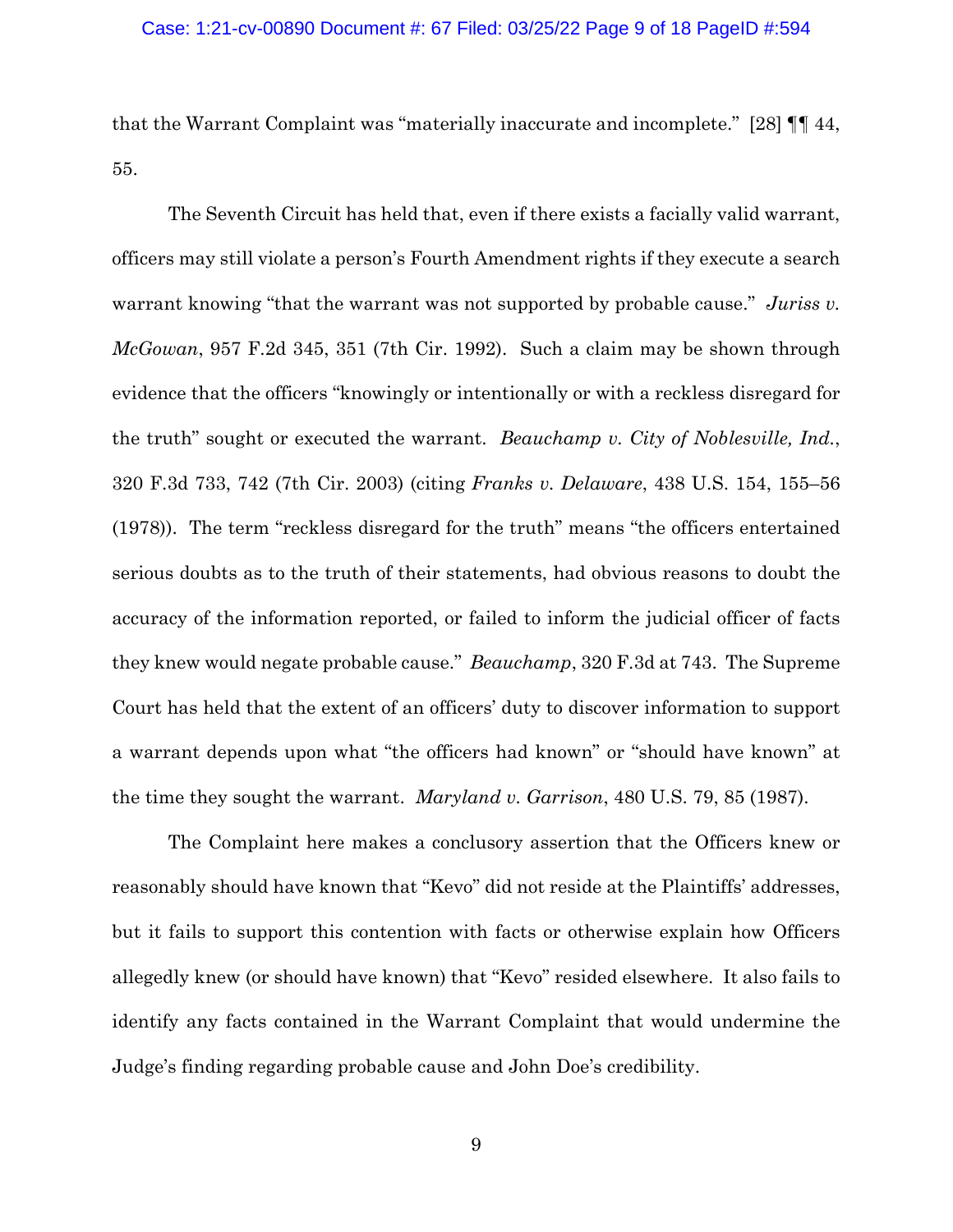#### Case: 1:21-cv-00890 Document #: 67 Filed: 03/25/22 Page 10 of 18 PageID #:595

Instead, the Complaint alleges that the Officers acted with "reckless disregard for the truth" because they failed to independently corroborate the John Doe's statements. [28] ¶¶ 44–51, 53. The law, however, imposes no requirement that police independently corroborate every statement made by an informant in support of a John Doe warrant. Indeed, the Seventh Circuit has held that even if the "police's failure to corroborate the informant's claim was negligent, a little negligence actually even a lot of negligence" does not suffice to show a constitutional violation. *United States v. Johnson*, 580 F.3d 666, 671 (7th Cir. 2009); *see also Pressley v. Brownfield*, 1994 WL 702648 (N.D. Ill. Dec. 14, 1994) (dismissing an unlawful arrest claim because the complaint did not identify any deliberate falsehoods in the warrant affidavit or present evidence of reckless disregard, but instead "claim[ed] that [the officer] was negligent in failing to conduct a thorough investigation.").

Here, the Complaint's allegations (in conjunction with the Warrant Complaint itself) fail to undermine the existence of probable cause, or otherwise support any inference of the requisite reckless disregard by the Officers. Dante does not allege that Officer Bonstetter (or any other officer) knew any facts to suggest that the John Doe's story was unreliable or incredible. Further, the Warrant Complaint confirms that Officers Bonstetter drove the John Doe past the Plaintiffs' residence to verify the identification. [29-1]. It also states that Officer Bonstetter showed John Doe a mugshot of "Kevo" who positively identified it as the individual who sold him heroin from Plaintiffs' address. *Id*. Further, the Warrant Complaint confirms that Officer Bonstetter presented John Doe (and John Doe's criminal background) to the issuing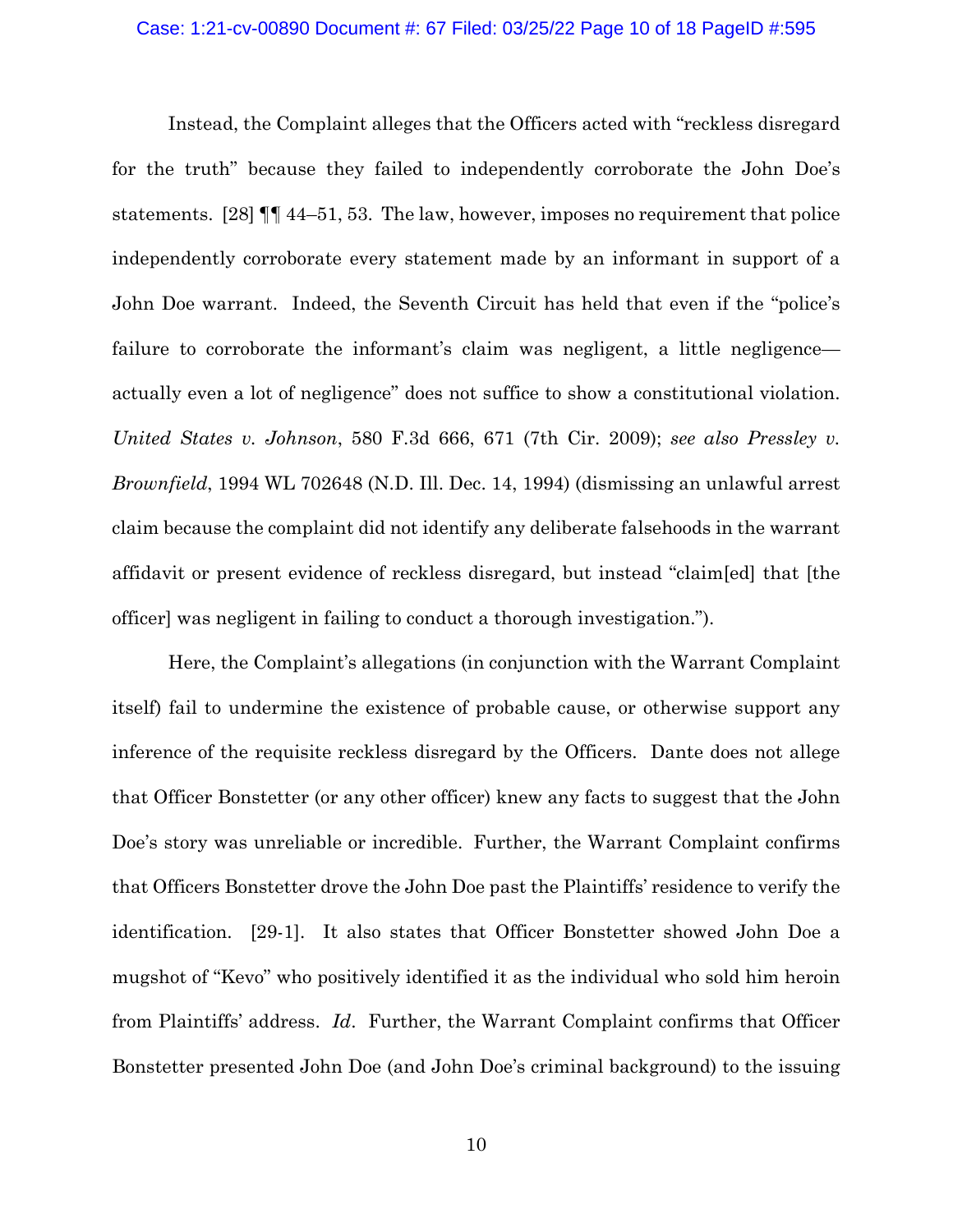#### Case: 1:21-cv-00890 Document #: 67 Filed: 03/25/22 Page 11 of 18 PageID #:596

Judge who had the opportunity to question him and test his credibility. *Id*. Contrary to Dante's conclusory assertions, the Complaint's allegations (which incorporate the Warrant Complaint) confirm the good-faith efforts of the police.

Accordingly, Dante has not pled a plausible unlawful search claim and the Officers are entitled to dismissal on Count II. The dismissal is without prejudice, however, and Dante may move to amend if he discovers facts about the Officers' knowledge or other conduct that actually substantiate an unlawful search claim, consistent with the obligations of Rule 11.

### **C. Qualified Immunity (Counts II & III)**

The Officers next argue that they are entitled to qualified immunity for Dante's invalid search (Count II) and false arrest/imprisonment (Count III) claims. [29] at 9– 11. First, Dante's unlawful search claim (Count II) rests solely on his allegation that the Officers lacked probable cause to search his residence. As discussed above, Dante fails to adequately allege the invalidity of the warrant or the absence of probable cause and thus, the Court dismisses Count II without prejudice. Accordingly, the Court need not examine qualified immunity as to Count II.

Turning to the false arrest/imprisonment (Count III) claim, the Officers argue that they are entitled to qualified immunity because officers have authority to handcuff occupants while they execute a search. [29] at 11. They also assert that Dante cannot bring a false arrest claim because he was not arrested; rather, they argue, Dante's claim sounds in excessive force (a claim Dante failed to bring). [63] at 12–13.

11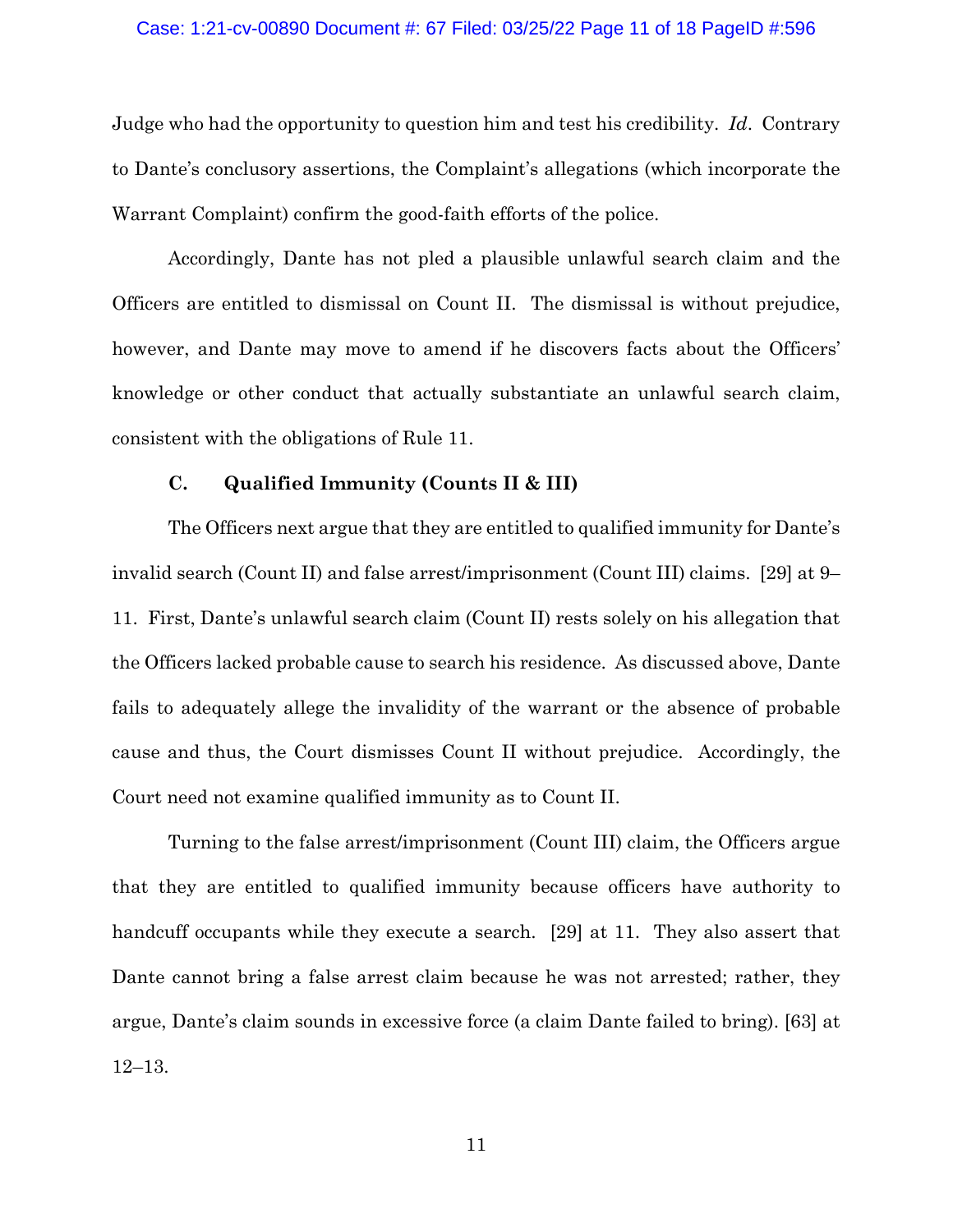# Case: 1:21-cv-00890 Document #: 67 Filed: 03/25/22 Page 12 of 18 PageID #:597

First, despite any purported flaws in a false arrest theory, Count III may be construed, at this early stage, to allege a claim for unreasonable seizure and excessive force[.7](#page-11-0) *See Archie v. City of Chicago*, No. 19-CV-4838, 2020 WL 5751185, at \*5 (N.D. Ill. Sept. 25, 2020) (interpreting a false arrest claim as an unreasonable seizure claim where the plaintiff was not arrested but claimed she was "needlessly handcuffed" during execution of a search warrant); *cf. Baird v. Renbarger*, 576 F.3d 340, 344 (7th Cir. 2009) (holding that officers can violate fourth amendment rights by unreasonably seizing a person through excessive force).

Second, qualified immunity shields officers "from liability for civil damages insofar as their conduct does not violate clearly established statutory or constitutional rights of which a reasonable person would have known." *Pearson v. Callahan*, 555 U.S. 223, 231 (2009) (quoting *Harlow v. Fitzgerald*, 457 U.S. 800, 818 (1982)). Accordingly, when considering a qualified immunity defense, the Court contemplates: "(1) whether the facts, taken in the light most favorable to the plaintiff, make out a violation of a constitutional right, and (2) whether that constitutional right was clearly established at the time of the alleged violation." *Allin v. City of Springfield*, 845 F.3d 858, 862 (7th Cir. 2017) (quoting *Gibbs v. Lomas*, 755 F.3d 529, 537 (7th Cir. 2014)). "Clearly established" means that: (1) various courts have found that "certain conduct is a constitutional violation under facts not distinguishable in a fair way from the facts presented in the case at hand;" or (2) the constitutional violation is "patently

<span id="page-11-0"></span><sup>7</sup> The Complaint names only one minor Plaintiff—Dante Smith; yet, at times, Count III references "minor plaintiffs" and alludes to the Officers' unlawful deprivation of numerous minor plaintiffs' rights under the Fourth and Fourteenth Amendments. *See, e.g.,* [28] ¶¶ 169–71. The Court considers only the alleged constitutional violations as to the named minor Plaintiff, Dante Smith.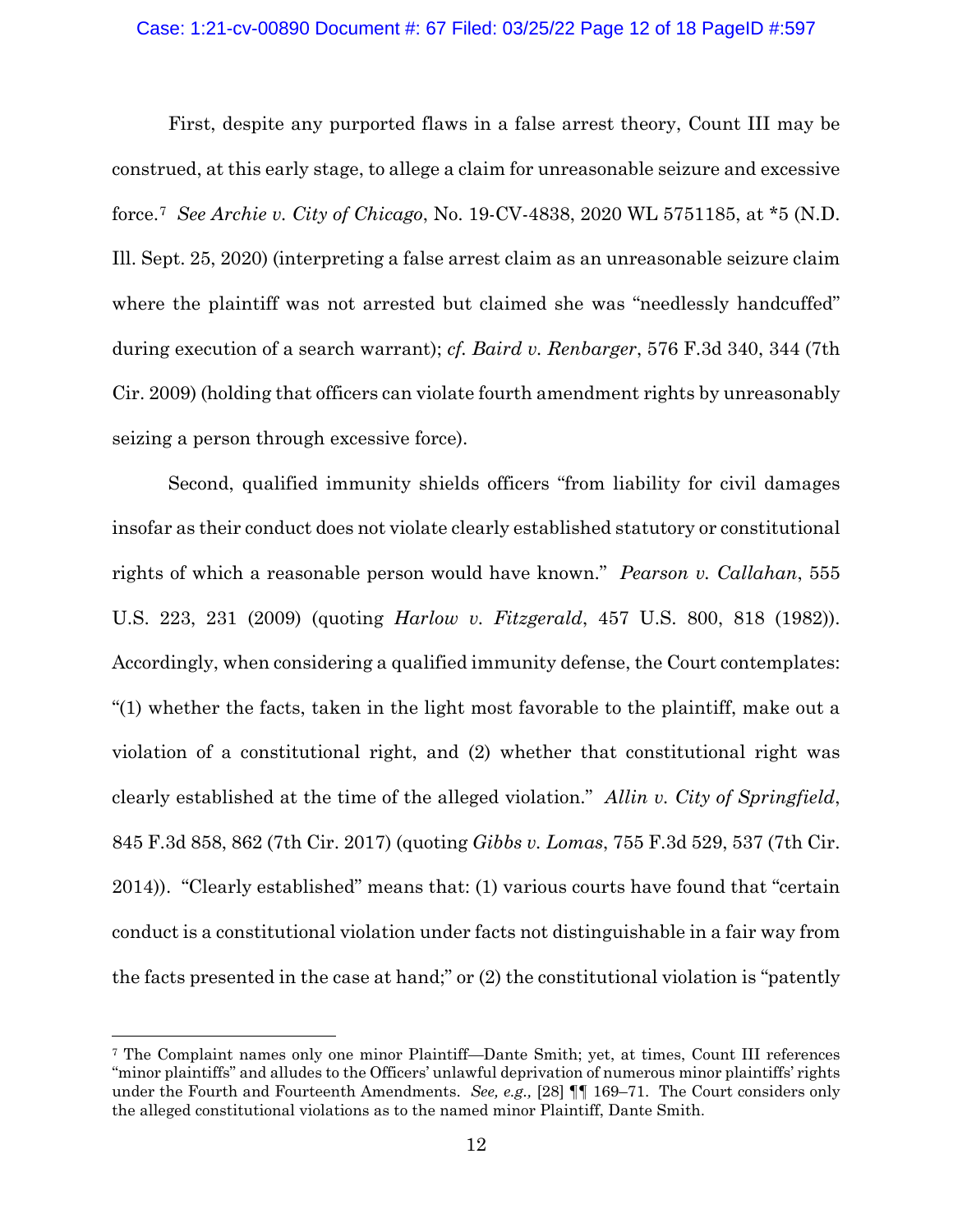#### Case: 1:21-cv-00890 Document #: 67 Filed: 03/25/22 Page 13 of 18 PageID #:598

obvious" and "no reasonable [official] could have thought he was acting lawfully." *Reed v. Palmer*, 906 F.3d 540, 547 (7th Cir. 2018) (internal citations omitted).

The Supreme Court emphasizes that a court should resolve a qualified immunity defense "at the earliest possible stage in litigation." *Pearson*, 555 U.S. at 815 (quoting *Hunter v. Bryant*, 502 U.S. 224 (1991)). The Seventh Circuit cautions, however, that a motion to dismiss rarely presents "the most suitable procedural setting to determine whether an official is qualifiedly immune, because immunity may depend on particular facts that a plaintiff need not plead to state a claim." *Hanson v. LeVan*, 967 F.3d 584, 589 (7th Cir. 2020) (citing *Alvarado v. Litscher*, 267 F.3d 648, 651–52 (7th Cir. 2001)).

Here, accepting all well-pled allegations as true, the Officers' qualified immunity argument fails at this point in the proceedings. Dante alleges that he and the other occupants (many of whom were minors) posed no threat to the Officers. [28] ¶¶ 66, 91–94. Yet, the Officers pointed guns at Dante's chest and screamed "Don't F- ---- move" and "get down" when he first came into the front of the apartment, even though they knew he bore no resemblance to the alleged target, Kevo. *Id*. ¶¶ 62–63, 91–93. He alleges that Officer Ramos screamed obscenities at him; twisted his arm behind his back; pushed him against the wall; painfully handcuffed him; and held a gun to his cheek, threatening "if you want to keep playing basketball, don't F----- move or I'll blow your brains out." *Id*. ¶¶ 64–65. Next Officer Ramos made Dante sit handcuffed on the ground, pressing his knee and gun into Dante's back. *Id*. ¶ 65. Dante remained handcuffed for an hour, during which time the Officers pointed guns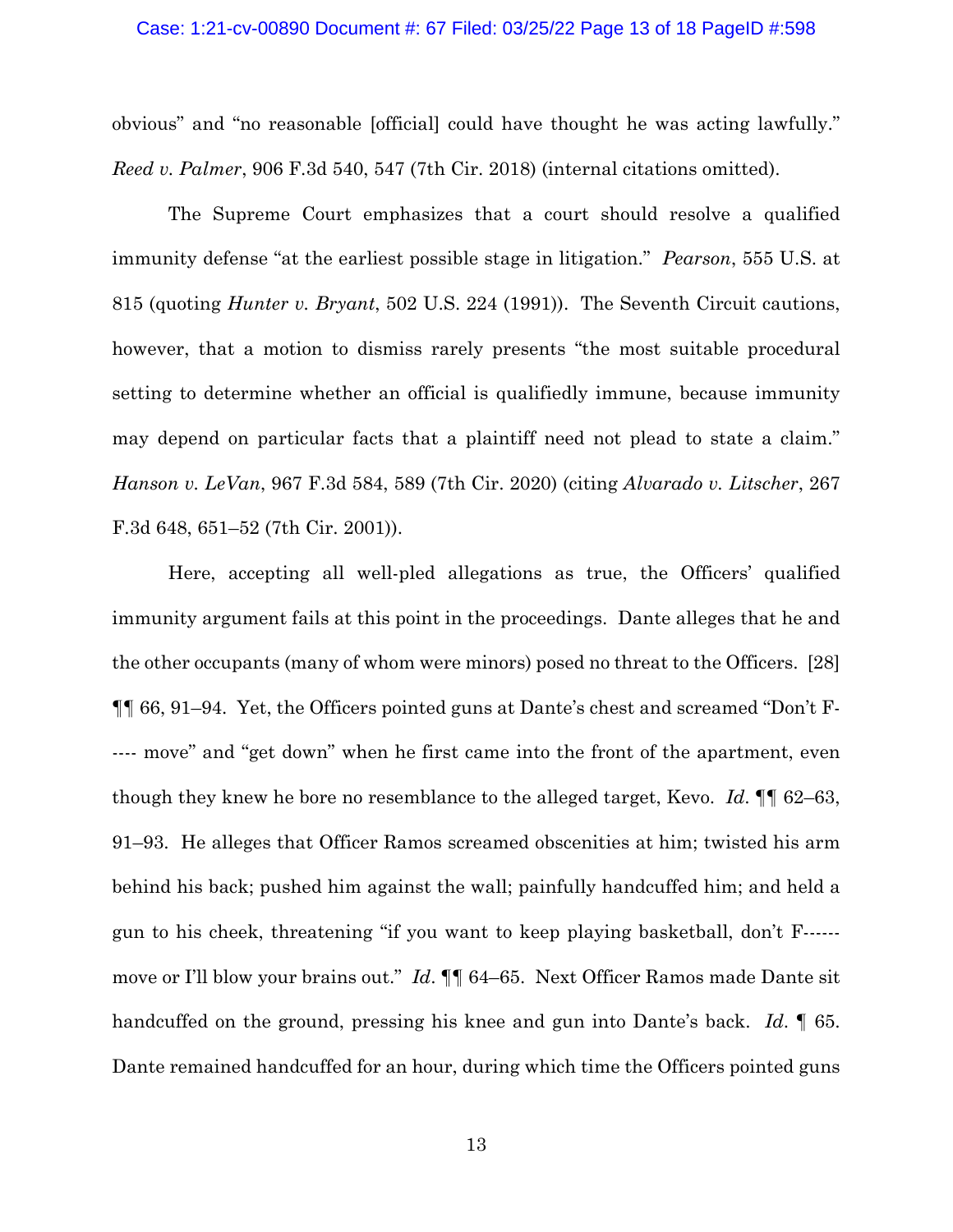#### Case: 1:21-cv-00890 Document #: 67 Filed: 03/25/22 Page 14 of 18 PageID #:599

at him and the apartment's other occupants and spoke to them "as though they were criminals or animals." *Id*. ¶¶ 66, 70. During the search, Dante also watched as the Officers allegedly threatened and hurt his mother and other family members (some of whom were also minors), *id*. ¶¶ 67–72.

Even under the exacting standards for denial of qualified immunity, *see White v. Pauly*, 137 S. Ct. 548, 552 (2017) (reiterating that "clearly established law" should not be defined "at a high level of generality" and must be "particularized" to the facts of the case"), the law had firmly established freedom from unreasonable seizure and excessive force under the circumstances alleged above at the time of the Officers' alleged conduct toward Dante. *See, e.g., McDonald v. Haskins*, 966 F.2d 292, 294–95 (7th Cir. 1992) (finding it should have been obvious to an officer executing a search that it was objectively unreasonable to point a gun at a 9 year-old's head and threaten to pull the trigger); *Jacobs v. City of Chicago*, 215 F.3d 758, 773–74 (7th Cir. 2000) (finding unreasonable force where officers pointed a gun at an elderly man's head for ten minutes even though they knew he was not the target of the search and had not resisted officers). Accordingly, based on the current record, the Officers are not entitled to qualified immunity on Count III via a motion to dismiss.

#### **D.** *Monell* **Claim Against the City of Chicago (Count I)**

The Court now turns to the City's motion to dismiss Dante's *Monell* claim (Count I). [31]. Dante alleges that the City of Chicago had numerous widespread customs or *de facto* policies that directly and proximately caused the Officers to use excessive force against Dante. Namely, Dante alleges: (1) a pattern and practice of

14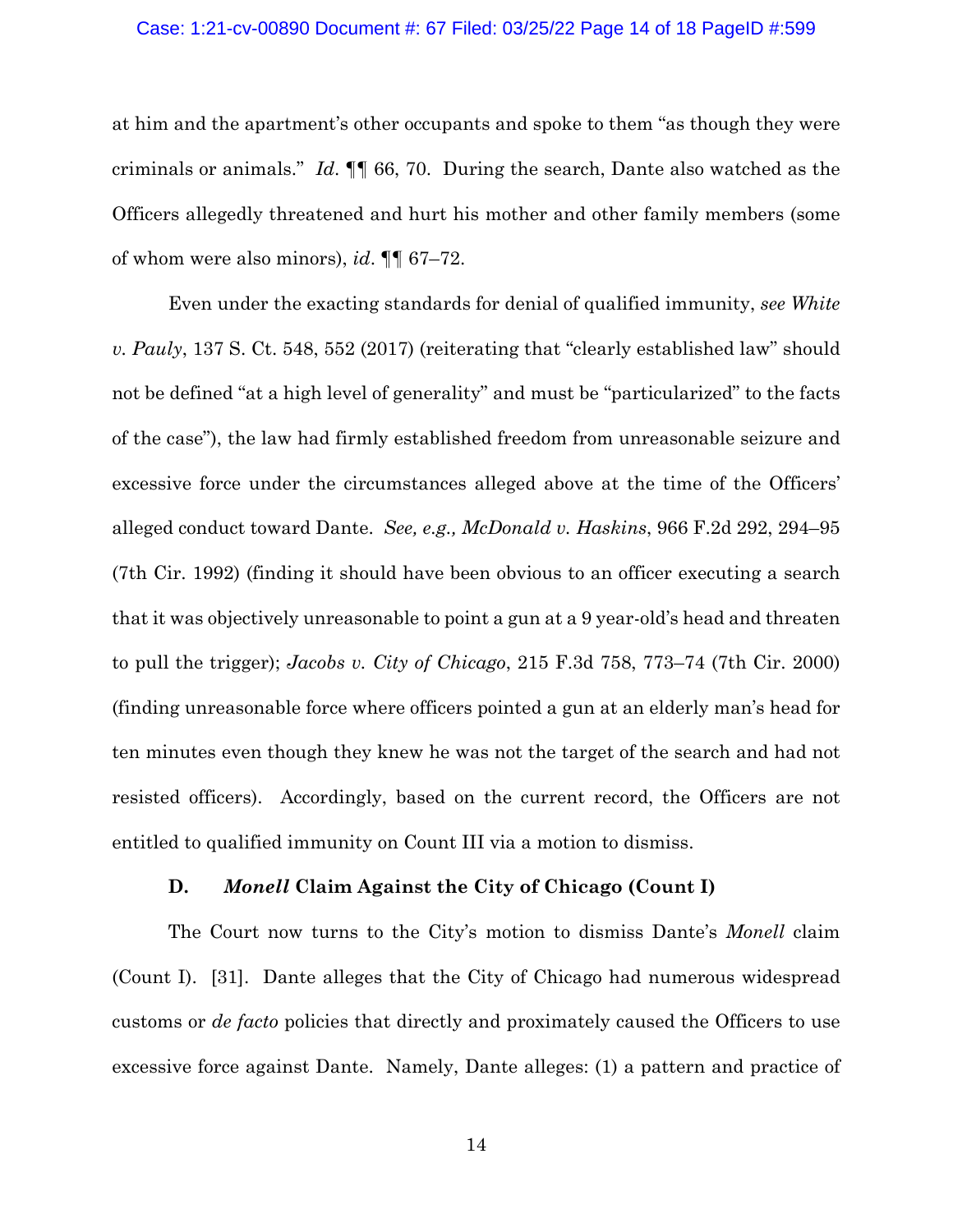# Case: 1:21-cv-00890 Document #: 67 Filed: 03/25/22 Page 15 of 18 PageID #:600

using unnecessary or excessive force against citizens, including children and youth; (2) a failure to have any policy about when officers may draw their guns and point them at citizens, including children; (3) a systemic failure to investigate and discipline and/or otherwise correct allegations/incidents of officer excessive force; and (4) the absence of an official policy and training for officers to refrain from using excessive or unnecessary force against or in the presence of children. [28]  $\parallel$  112. Dante also alleges a "*de facto* policy of applying for and executing residential search warrants based on inaccurate, unreliable and unverified information." *Id*. ¶ 135.

The City argues that Dante's *Monell* claim fails because the Complaint includes numerous conclusory and unsupported legal assertions that do not sufficiently allege any such city-wide customs or *de facto* policies. [31] at 3–6. While the City acknowledges that the Complaint includes some examples of alleged excessive force (including against minors), the City argues that these examples do not involve execution of a drug-related search warrant and therefore do not plausibly show a *de facto* policy "under like circumstances." *Id*. at 7–9. The City also argues that Dante fails to adequately allege that the City had "actual or constructive notice of a problem" and so Dante fails to adequately plead deliberate indifference. *Id*. at 10. Finally, the City argues that Dante fails to allege causation between any *de facto*  city policy and the Officers' actions. *Id*. at 11–13.

A *Monell* claim, like any other claim governed by Rule 8's notice-pleading standard, only requires a plaintiff to plead sufficient facts to allow the court to "draw the reasonable inference that the [local governing body] maintained a policy, custom,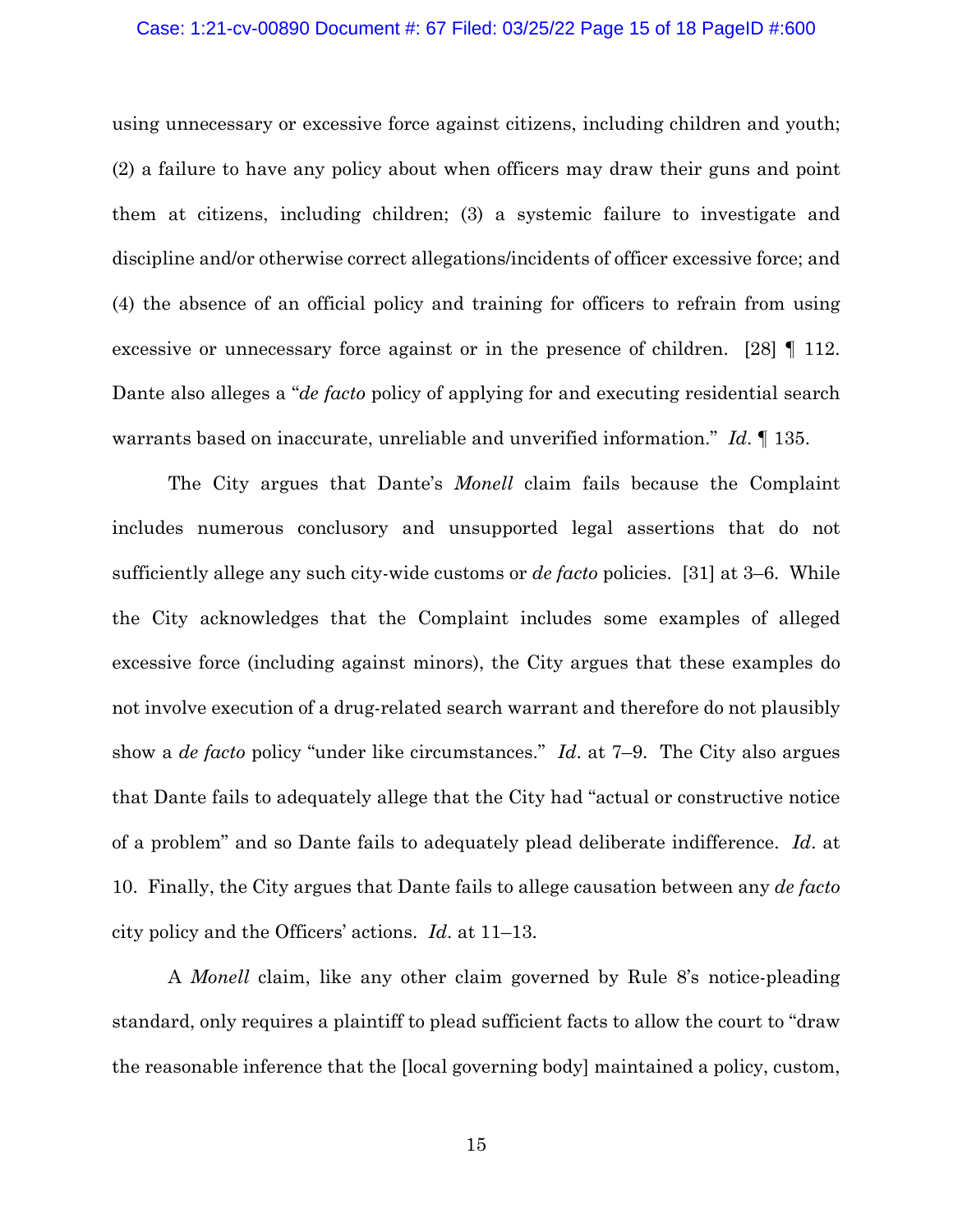#### Case: 1:21-cv-00890 Document #: 67 Filed: 03/25/22 Page 16 of 18 PageID #:601

or practice,' or a lack thereof that caused the constitutional violations alleged." *Howard v. Sheriff of Cook Cty.*, No. 15-CV-9384, 2016 WL 4366598, at \*3 (N.D. Ill. Aug. 16, 2016) (quoting *McCauley v. City of Chi.*, 671 F. 3d 611, 616 (7th Cir. 2011)).

At this early stage, Dante sufficiently pleads the existence of *de facto* policies regarding the use of excessive force against minors. The Complaint includes: (1) the City's alleged systemic failures to address resident complaints, [28] ¶¶ 20, 115–19, 124–34; (2) findings by the DOJ and the Chicago Police Accountability Task Force regarding Chicago police officers' excessive force against children and others in a variety of contexts, *id*. ¶¶ 18–19; (3) the City's response (or lack of a response) to these complaints and findings, *id*. ¶¶ 21–26, 120–23; and (4) the City's knowledge of the trauma children may suffer from violence, *id*. ¶¶ 27–30. These allegations are not merely conclusory but allow the Court to reasonably infer the alleged *de facto*  excessive force policies.

The City also argues that, even if Dante provides examples of alleged excessive force against minors, these did not relate to drug-related search warrants, which is significant because police face unique dangers when executing such warrants. [31] at 6. Certainly, this fact informs the reasonableness of the Officers' use of force in this case, but Dante need not narrowly construe the alleged *de facto* policy to cover only execution of drug-related search warrants. It is enough that Dante alleges *de facto* policies that permeate police officers' interactions with minors and provides numerous examples in support. Further, these numerous examples and Dante's allegations about the City's response (or lack thereof) allow the Court to reasonably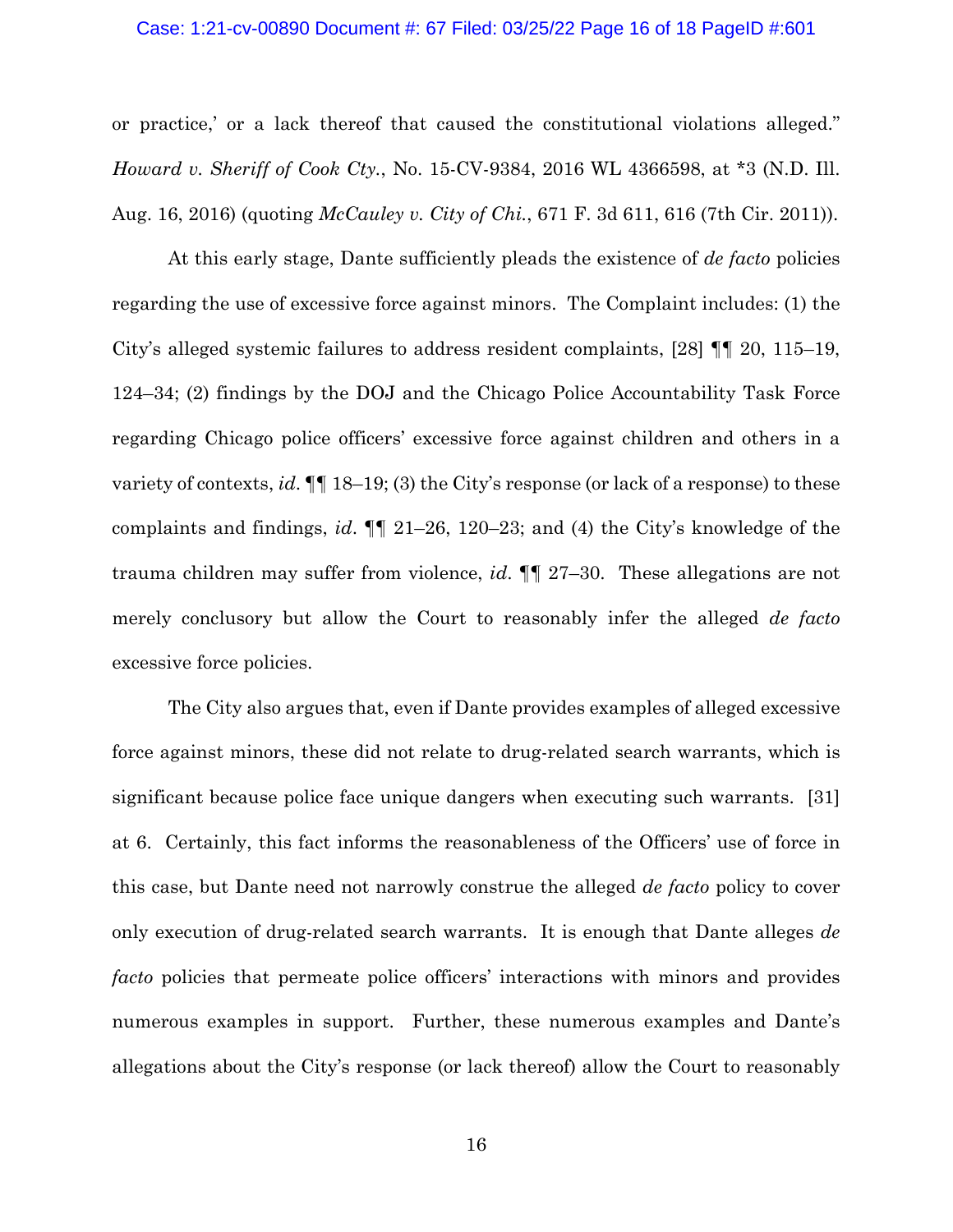# Case: 1:21-cv-00890 Document #: 67 Filed: 03/25/22 Page 17 of 18 PageID #:602

infer a direct and proximate link between the alleged *de facto* policies and the Officers' alleged excessive force against Dante.

Dante fails, however, to adequately allege a *de facto* policy of "applying for and executing residential search warrants based on inaccurate, unreliable and unverifiable information." [28] ¶ 135; *see also* [31] at 6. In support of this allegation, Dante alleges that: (1) Chicago police execute 1,500–2,000 search warrants per year; (2) they disproportionately execute these warrants in black or latino neighborhoods; (3) over 43 percent of all searches are "negative" (*i.e.* do not result in an arrest or recovery of contraband); (4) the majority of these "negative" searches occurred in predominately black and latino neighborhoods; and (5) many of these searches are "negative" because the officers failed to verify whether the target of the search resides at the location searched. [28] ¶¶ 32–39.

Even if Dante had sufficiently alleged an unlawful search claim as to him, he has not alleged an actual or *de facto* policy of improperly applying for and executing search warrants. Allegation (5) constitutes a conclusory assertion and allegations (1)–(4), even if true, do not support the conclusion. Nor do these allegations imply a *de facto* policy. Even if police disproportionately execute search warrants in black or latino neighborhoods, this fact alone does not constitute a policy to improperly seek search warrants. Further, while it is *possible* that sloppy police work or some *de facto*  policy caused "negative" search warrants, Dante fails to demonstrate why this conclusion is plausible. Dante's allegations just invite conjecture about the instances